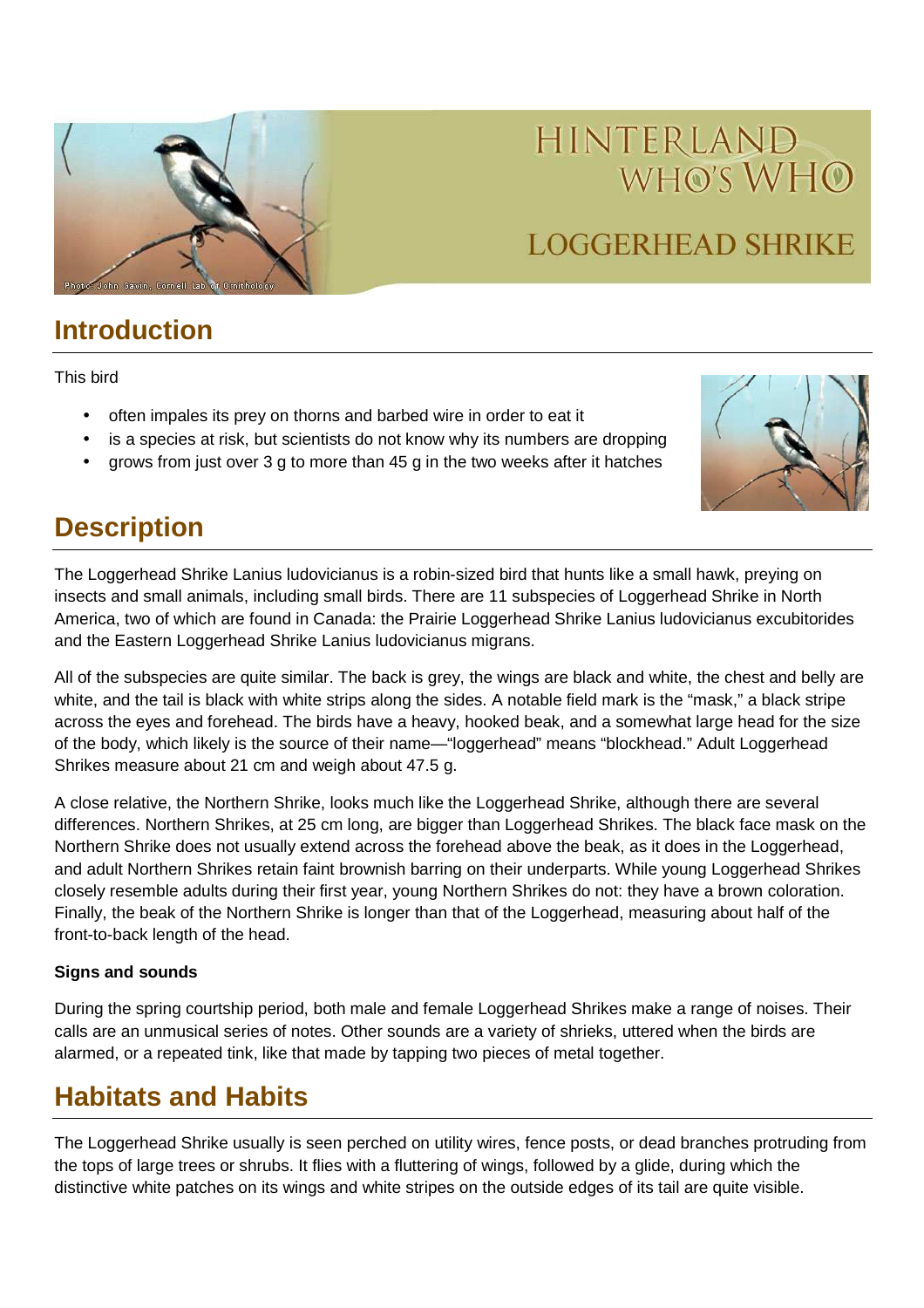

When scouting for prey or hunting, Loggerhead Shrikes usually swoop down from a perch, flutter close to the ground across open areas, and then fly up to land on another perch.

At one time, both subspecies could be seen quite commonly around farms and suburbs, and their presence in an area often was noted because of their habit of impaling their prey on the thorns of small trees or on barbed wire fencing to eat it.

#### **Unique characteristics**

The Loggerhead Shrike kills its vertebrate prey—those with spinal columns—by breaking their necks. Aided by a tomial, or cutting, tooth on the upper beak, the shrike can quickly cut through the spinal cord, partially paralyzing its quarry, making it easier to kill the animal. Then, carrying prey as heavy as its own body in its feet, and smaller prey in its beak, the shrike retires to a spot where it may impale its find on thorns or barbed wire or wedge it into a forked branch in order to eat it. These methods of dealing with its kill are adaptations they compensate for the fact that the Loggerhead Shrike does not have heavy talons and strong feet to allow it to hold its prey while biting off edible bits.

### **Range**

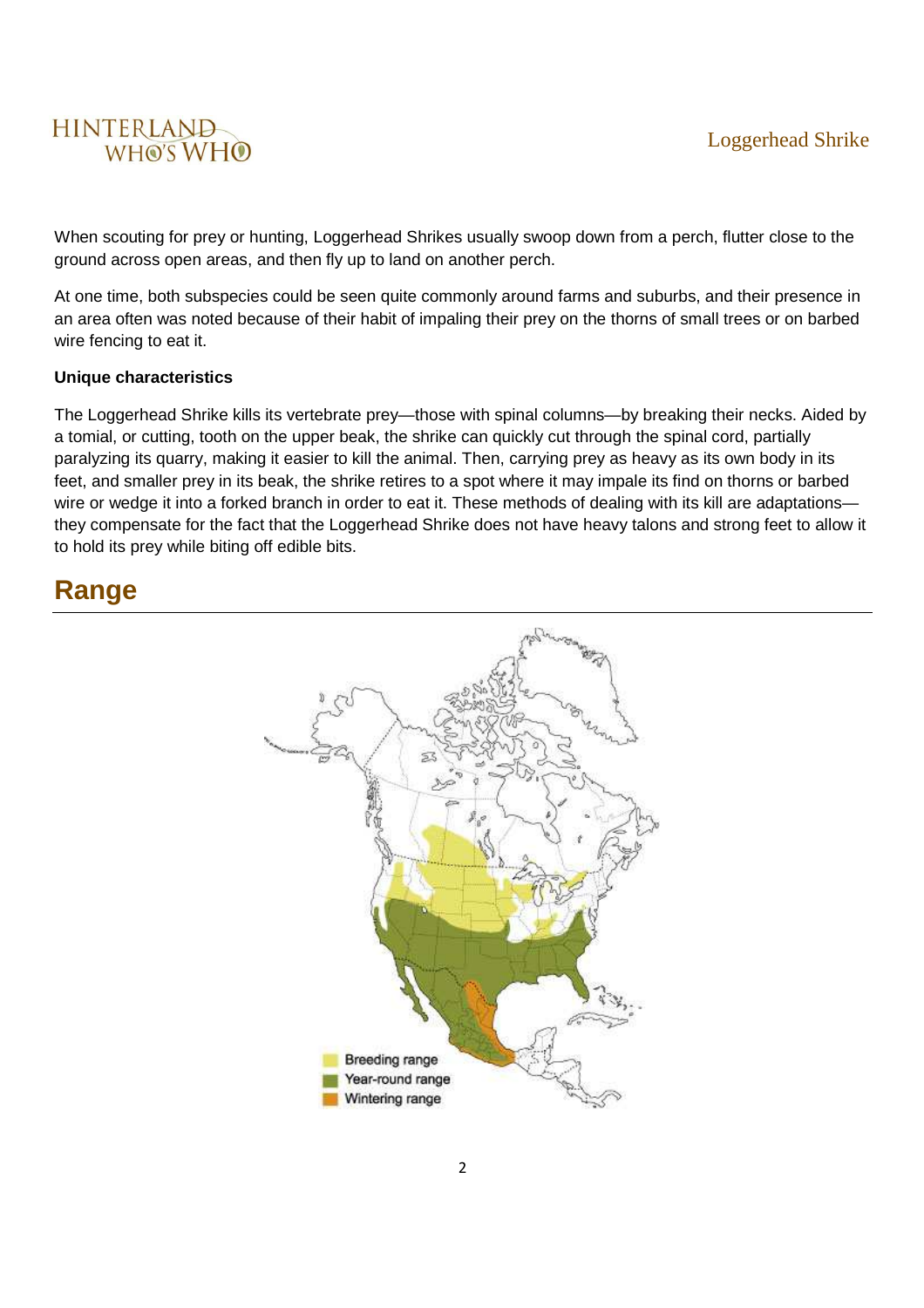In the early 1900s, breeding populations of the two subspecies in Canada extended from British Columbia to the Maritimes. At that time, the Eastern Loggerhead Shrike was reported in Nova Scotia, nested in New Brunswick, and was a common breeding bird in the Montreal area and Quebec's Eastern Townships, as well as in the agricultural parts of southern Ontario. The Prairie Loggerhead Shrike occupied grasslands and farmed areas throughout the southern parts of the prairie provinces and was also seen in British Columbia's Okanagan Valley. During the past 100 years, the breeding populations of the two subspecies in Canada have been in a gradual decline.

Today, the Eastern Loggerhead Shrike faces extirpation in Canada—it may soon no longer exist in the wild here. It has disappeared from New Brunswick and Quebec; in Ontario, there are five widely separated locations where a few dozen breeding pairs still can be found; and a small population of about a dozen breeding pairs has been identified in one township in southeastern Manitoba.

The Prairie Loggerhead Shrike is more abundant in prairie Canada, but numbers are in decline in some areas. This subspecies is quickly disappearing from extreme southwestern Manitoba, and it seems to be declining in southeastern Saskatchewan as well. Populations have decreased on the edge of its range in the parklands of Alberta and western Saskatchewan, but numbers may be more stable in the grasslands of these provinces.

Most Loggerhead Shrikes in the southern part of the bird's range live there year-round. Loggerhead Shrikes that breed in Canada migrate to southern locations in the United States for the winter. Prairie Loggerheads are believed to winter in the southwestern United States and possibly in Mexico. Scientists have collected some information that suggests that Eastern Loggerheads from eastern Canada may winter in Florida, but they must do more work to confirm this possibility.

In the spring, Loggerhead Shrikes migrate in March and April; in the fall, they migrate from September to November. They apparently travel individually and mainly during the night.

If a shrike is observed between the first of May and the first of September in southern Canada, almost certainly, it is a Loggerhead, because Northern Shrikes, which they resemble, breed far to the north, in the broad transition zone between the boreal forest and the arctic tundra. Shrikes seen from early October until the end of April in southern Canada are probably Northern Shrikes.

### **Feeding**

In the breeding season, Loggerhead Shrikes mainly eat insects, with grasshoppers and beetles being the prominent items. When insects are harder to find, the shrikes consume mice, small birds, small snakes, lizards, or frogs.

# **Breeding**

Loggerhead Shrikes return to Canada in April and early May to breed. They begin to breed when they are a year old. While they are mainly monogamous, they will mate with other shrikes, and occasionally females will desert males after the young of the first brood have left the nest, raising a second brood nearby with another male. Highly territorial, the pairs establish breeding areas where all activities—foraging, mating, and raising young—take place. Instead of fighting over territorial boundaries once they have been set, Loggerhead Shrikes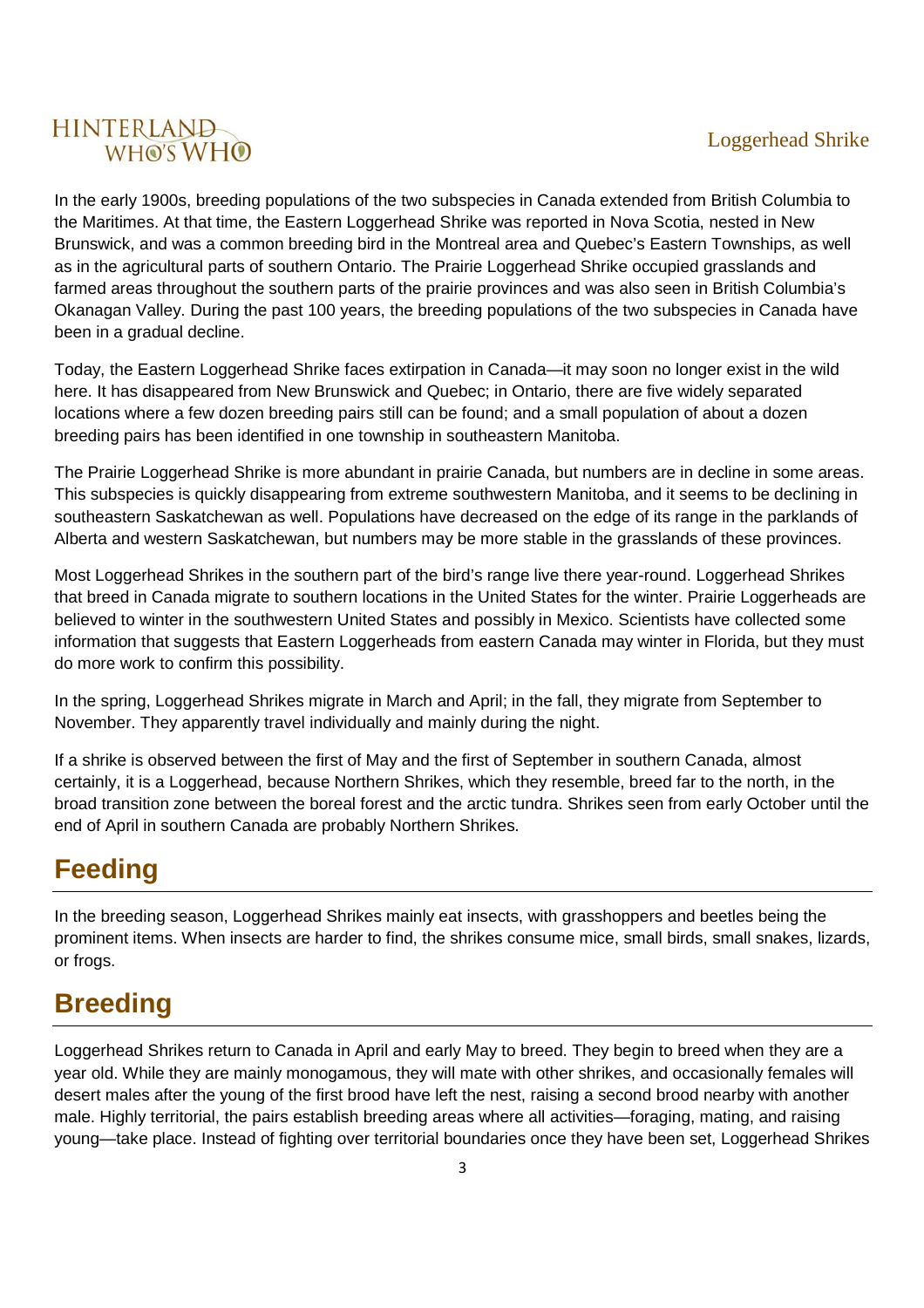usually threaten neighbours through the sounds they make or through a bowing behaviour called a "flutter display."

For their breeding areas, Loggerhead Shrikes prefer grassy pastures that are well-grazed or mowed, but not bare, where they can spot prey easily in the sparse cover; shrubs or small trees, preferably thorny ones like hawthorn or thorny buffaloberry, for nesting and anchoring prey; and high perches in the form of dead branches, or utility wires, from which they can survey their territory and hunt.

There has been much debate about whether Loggerhead Shrikes return to the same nest sites year after year. Some nest sites appear particularly desirable—they are occupied repeatedly. In other cases, scientists have found that birds change sites from one year to the next.

Males and females help find the nest site, and they both gather nest material. The female usually builds the nest alone, fashioning a well-made structure 15 to 20 cm in diameter, thickly woven of dead plant material so that it possesses good insulating qualities against the cold rain and unseasonable snowstorms of early spring. The nest is usually in dense cover 1 to 2.5 m above the ground but is occasionally placed several metres high. It is usually built in six to 11 days.

Egg-laying begins in late April in the east and mid- to late May in the west. The usual number of eggs is five to seven. The female begins to incubate, or warm, the eggs when she has almost finished laying. During this time, she is fed by the male. The young hatch about 16 days after incubation begins.

When they hatch, the chicks are altricial—naked, blind, and helpless. The parents work hard to keep them warm and fed. During one hour watching a nest with eight nestlings, scientists saw one or the other adult bring a grasshopper to the nest every four minutes. Within two weeks, the young, who are about 3.2 g when they hatch, are almost as heavy as their 47-g parents.

The young leave the nest when they are about 17 to 20 days old. They move into nearby branches, but return to the nest to be brooded, or warmed by their mother, at night. Young birds are fed by the adults for two to three weeks after they have fledged, or left the nest, during which time they learn to hunt and become increasingly self-sufficient. Soon after, the family group breaks up, and by early September the adults and young begin their migration to the wintering grounds. During migration, and on the wintering grounds, these two subspecies may mingle with other resident, non-migratory subspecies of Loggerhead Shrikes.

# **Conservation**

The Loggerhead Shrike is a useful and interesting bird. It consumes large numbers of grasshoppers, field mice, and meadow voles, all major pests of agricultural crops.

Throughout its North American range, the Loggerhead Shrike has aroused serious concern because of its declining numbers. Scientists estimate that fewer than 50 pairs of Eastern Loggerhead Shrikes breed in Canada. Because Prairie Loggerhead Shrikes are thinly distributed over a large area, scientists find it difficult to calculate how many there are. However, they believe that fewer Prairie Loggerhead Shrikes live in prairie Canada today than in the early 1990s, when the number of pairs was estimated at several thousand. The Eastern Loggerhead Shrike has been assessed as endangered by the Committee on the Status of Endangered Wildlife in Canada (COSEWIC) and is listed under the federal Species at Risk Act (SARA). The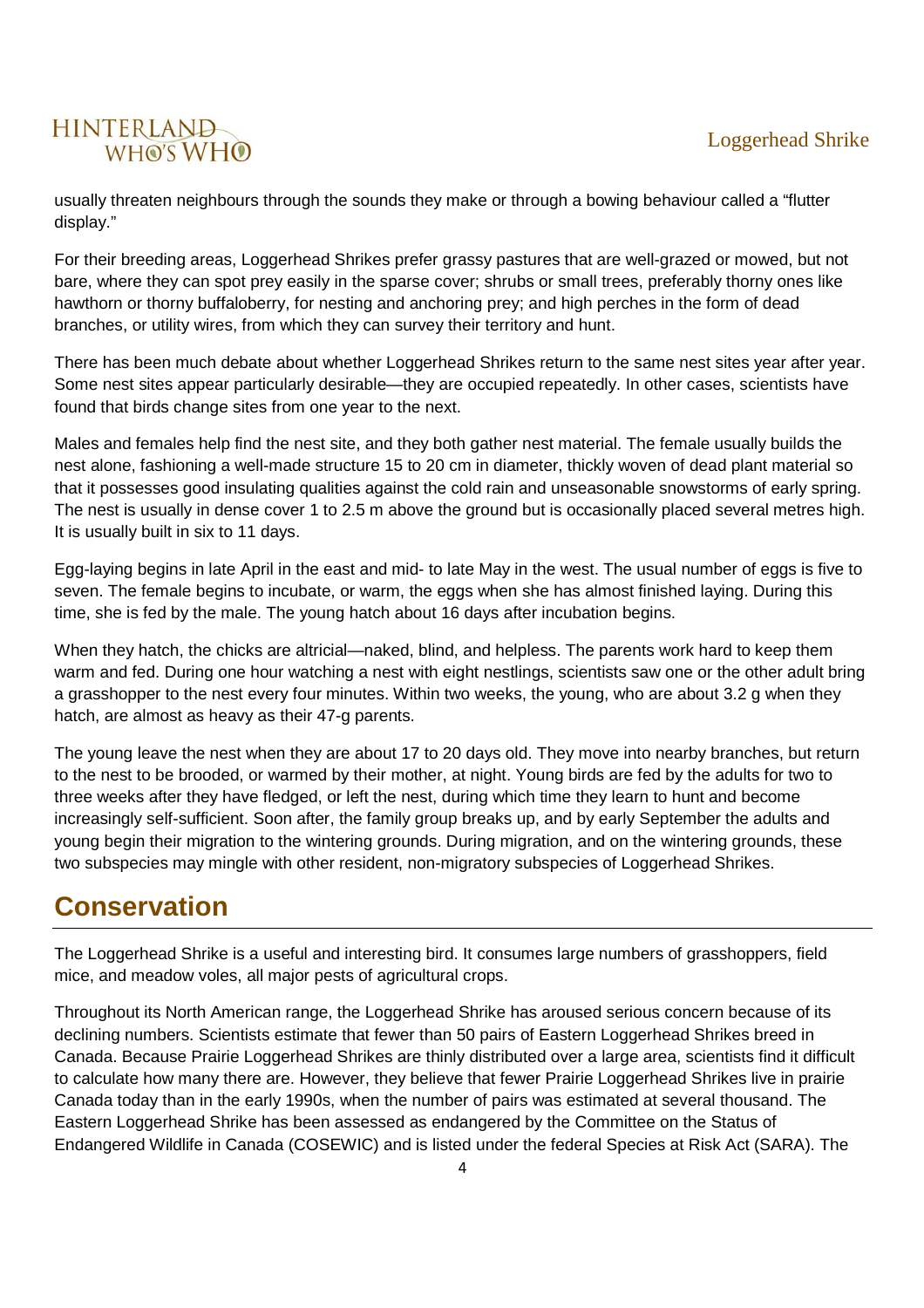Prairie Loggerhead Shrike has been assessed as threatened by COSEWIC and is undergoing consultations to determine if it should be listed under SARA. (A species is considered endangered when it is facing imminent disappearance from Canada or extinction. A threatened species is one that is likely to become endangered if nothing is done to reverse the factors limiting its survival in Canada.)

It is not certain why the number of Loggerhead Shrikes in Canada has been in such a continued decline, since many young hatch and appear to be successfully raised each year. However, it is possible that a large number of birds are lost after they leave the nest; scientists have not yet determined how many or why birds may die at this time.

The Loggerhead Shrike has a number of predators, among them Black-billed Magpies, Common Crows, bull snakes, feral cats, and prairie long-tailed weasels. However, it is believed that long-term changes in land use by humans on breeding and wintering ranges probably have contributed most to the decline. In western Canada, large areas that were formerly native grassland or pasture now support crops or have reverted to forest or scrubland, in part because wild fires that once periodically swept the grasslands, burning young aspens and keeping them from supplanting the wild grasses, now are quickly extinguished. In eastern Canada, land-use practices have changed, family farming has declined, and suburban sprawl is on the rise. Former grasslands are reverting to shrublands, and forests and essential habitat are becoming fragmented and smaller. Remaining habitat often is along roadsides, where shrikes frequently are victims of collisions with vehicles.

A number of efforts are under way to protect existing habitat and establish new habitat for these birds. In 1993, a national Loggerhead Shrike Recovery Team was established, which later became two groups, responsible for the Eastern Loggerhead Shrike Recovery Program and the Prairie Loggerhead Shrike Recovery Program. Members of the groups include representatives from the Canadian Wildlife Service, provincial wildlife agencies, a number of environmental nongovernment organizations, the Canadian Cattlemen's Association, some provincial cattlemen's associations, several universities, and a zoo, as well as a number of landowners. See the end of this fact sheet for contact information.

Recovery plans are in place for the Eastern and Prairie Loggerhead Shrike. These plans are blueprints for recovery actions. Research on Loggerhead Shrike populations in Canada increases each year. Activities include population monitoring, banding (placing a numbered aluminum band around the leg of a bird), DNA studies, and the establishment of a captive population to produce offspring for future releases when the causes of the decline are better understood. In addition, Loggerhead Shrike Recovery Action Groups are being established to coordinate landowner stewardship efforts; in eastern Canada, in particular, almost every known breeding pair is found on private property.

A National Accord for the Recovery of Species at Risk, signed by the federal, provincial, and territorial governments, commits the parties to working together to ensure that no endangered or threatened species in Canada will become extirpated or extinct. The signatories to the Accord must ensure that they have legislation in place to allow them to fulfil their commitment. If efforts to help the Loggerhead Shrike population to increase in Canada are to succeed, additional support from governments, groups, and individuals is essential—to protect existing and to establish new habitat.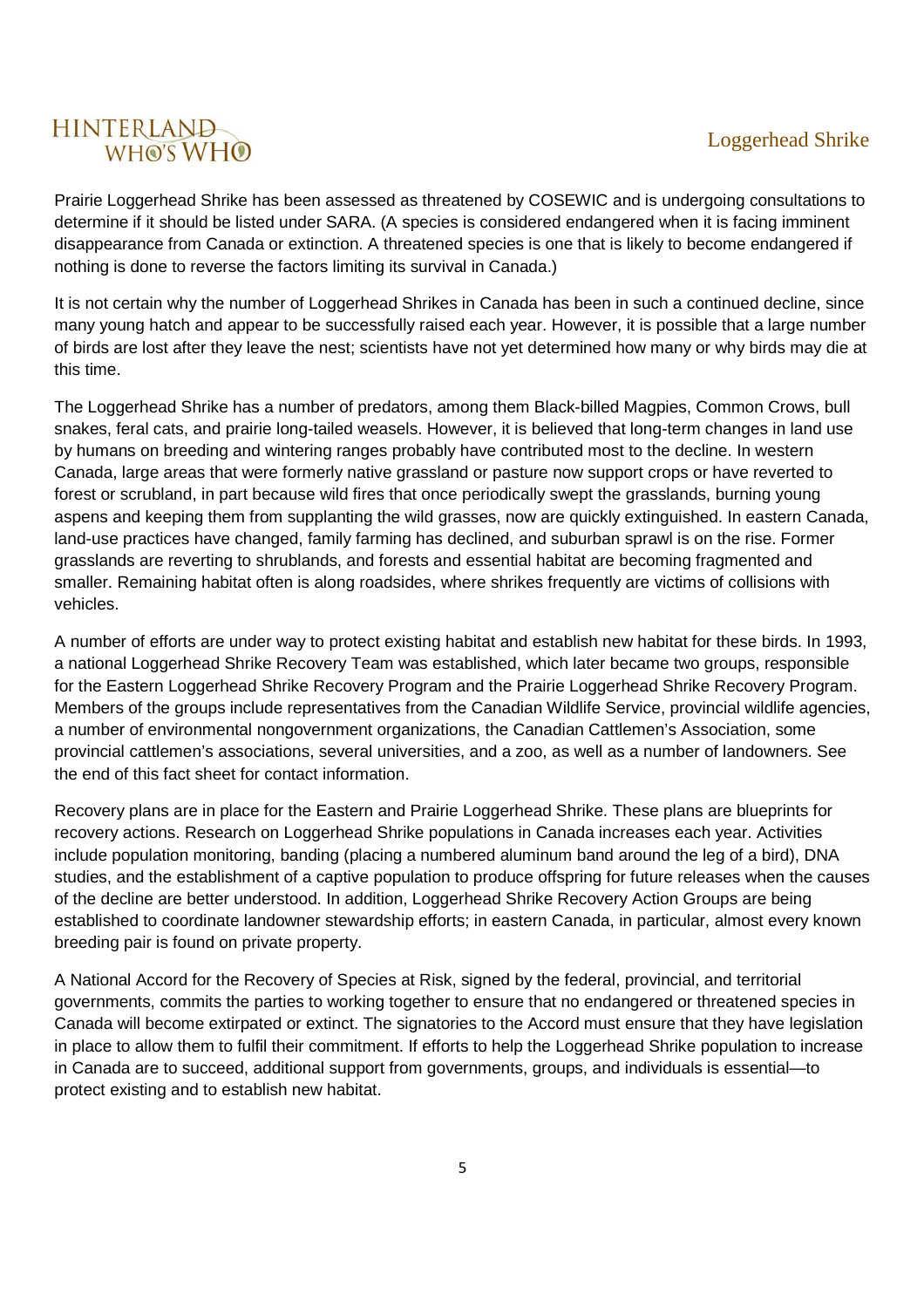

### **Resources**

#### **Online resources**

Canadian Wildlife Service Species at Risk

Loggerhead Shrike excubitorides subspecies http://www.sararegistry.gc.ca/species/speciesDetails\_e.cfm?sid=38/

Loggerhead Shrike migrans subspecies http://www.sararegistry.gc.ca/species/speciesDetails\_e.cfm?sid=26

Wildlife Preservation Canada

http://wildlifepreservation.ca/species-in-need/canadian-species/species-9/

Cornell Lab of Ornithology

http://www.allaboutbirds.org/guide/loggerhead\_shrike/lifehistory

#### **Print resources**

Bent, A. C. 1950. Loggerhead Shrike. In Life histories of North American wagtails, shrikes, vireos and their allies. Dover Publications, Inc., New York.

Godfrey, W. E. 1986. Birds of Canada. Revised edition. National Museum of Natural Sciences, Ottawa.

Yosef, R. 1996. Loggerhead Shrike (Lanius ludovicianus). In The Birds of North America, no. 231. A. Poole and F. Gill, editors. The Academy of Natural Sciences, Philadelphia, and The American Ornithologists' Union, Washington, D.C.

#### **Recovery teams**

Recovery efforts for the Loggerhead Shrike are shared by two groups responsible for the Eastern Loggerhead Shrike Recovery Program and the Prairie Loggerhead Shrike Recovery Program. Anyone seeking additional information, or wanting to report sightings of birds or nests, participate in habitat stewardship activities on their own properties, or volunteer for stewardship activities may contact the appropriate group:

- Eastern Loggerhead Shrike Recovery Program: toll-free (866) 833-8888
- Prairie Loggerhead Shrike Recovery Program: (306) 975-4087

© Her Majesty the Queen in Right of Canada, represented by the Minister of the Environment, 1993, 2003, 2005. All rights reserved.

Catalogue number CW69-4/87-2003E-IN ISBN 0-662-34249-6 Text: E. S. Telfer Revision: Robert Wenting, Andrew Didiuk, 2003